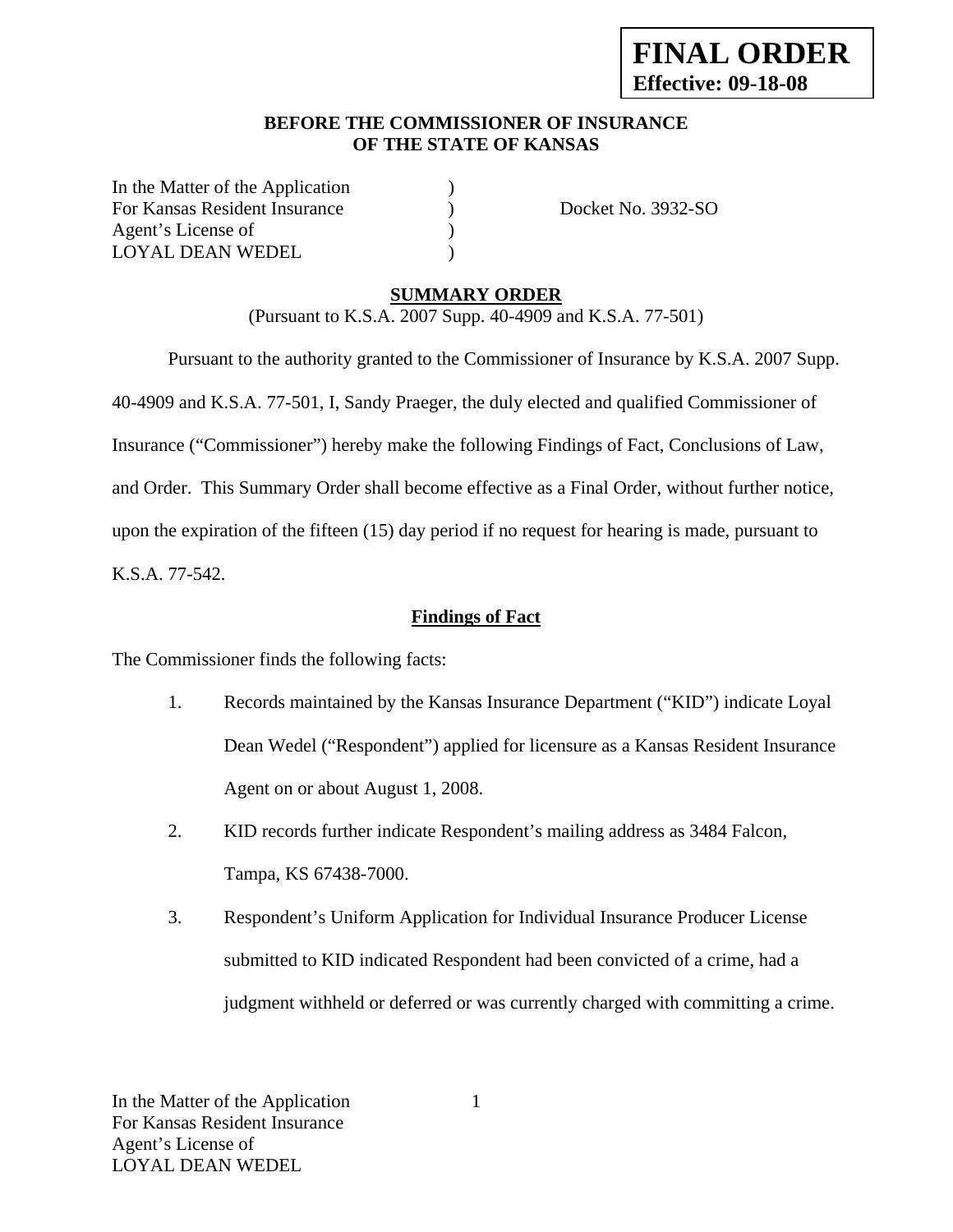- 4. Respondent provided a copy of the Information from the District Court of Kansas, Hamilton County case number 95-CR-14 which charged the Respondent with violating K.S.A. 21-3506(a)(3)(A) or (B), Aggravated Criminal Sodomy with a Minor.
- 5. On May 18, 1995, Respondent was bound over for trial after a preliminary hearing in which the Respondent did not present any evidence.
- 6. The KBI Criminal History Records show that the Respondent was convicted of one count of Aggravated Criminal Sodomy, No consent a violation of K.S.A. 21- 3605 (A)(3) on October 31, 1995.
- 7. The Respondent was sentenced on October 31, 1995 to an underlying term of 68 months in prison, this sentence was suspended and the Respondent was placed on probation for a term of 60 months.
- 8. As a result of his conviction Respondent was required to register as a sex offender as per K.S.A. 22-4901, the Kansas Offender Registration Act. As of June 21, 2006, Respondent satisfied those requirements and is no longer required to register as a sex offender.

## **Applicable Law**

- 9. K.S.A. 40-4909 states, in pertinent part:
	- (a) The commissioner may deny, suspend, revoke, or refuse renewal of any license issued under this act if the commissioner finds that the applicant or license holder has:
		- (6) been convicted of a misdemeanor or felony.
	- (b) In addition, the commissioner may suspend, revoke or refuse renewal of any license issued under this act if the commissioner finds that the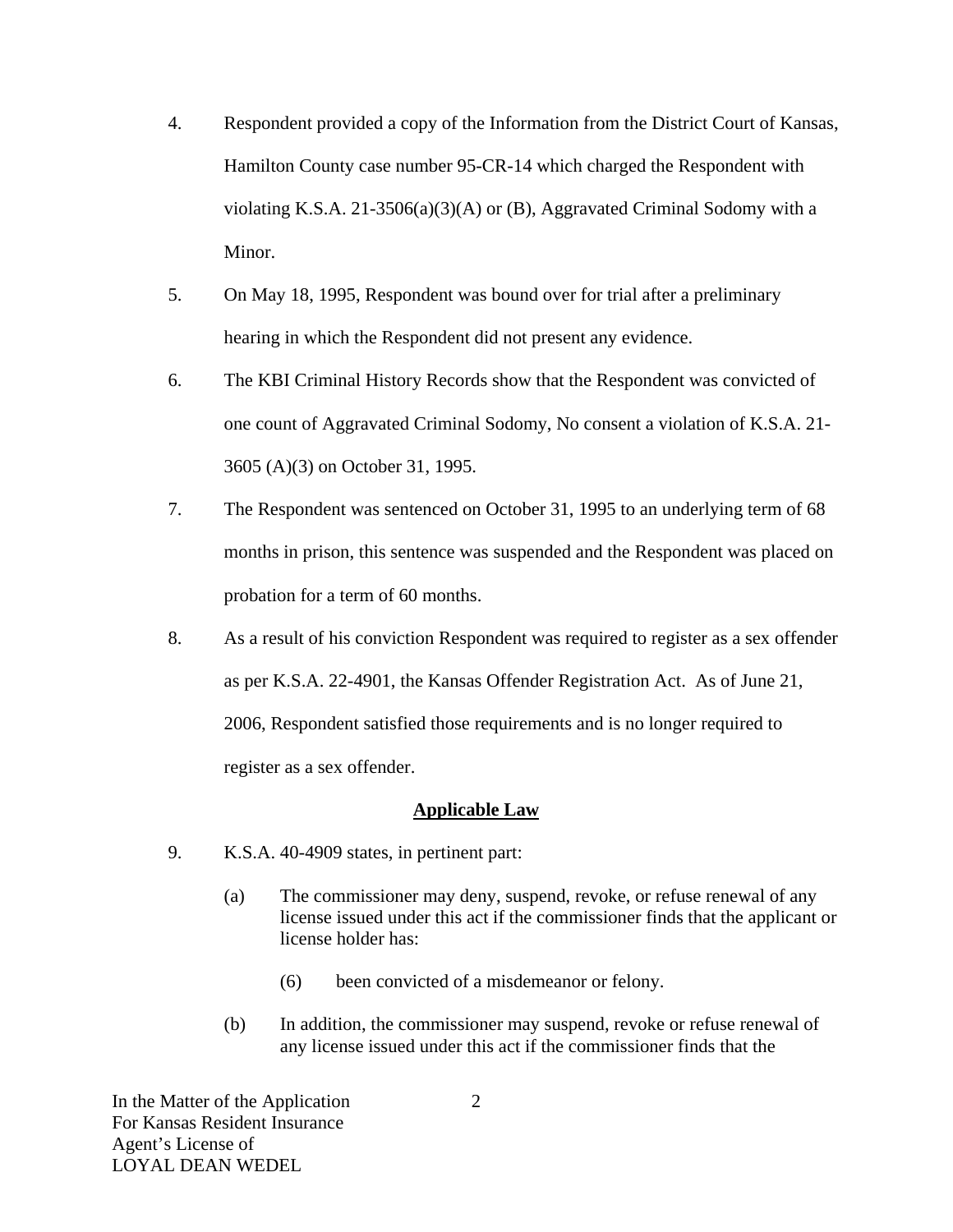interests of the insurer or the insurable interests of the public are not properly served under such license.

## **Conclusions of Law**

Based on the Findings of Fact enumerated in Paragraphs #1 through #8 and the Applicable Law above, the Commissioner finds:

- 10. The Commissioner has jurisdiction over Mr. Wedel as well as the subject matter of this proceeding, and such proceeding is held in the public interest.
- 11. Respondent was convicted of Felony Aggravated Criminal Sodomy, a violation of K.S.A. 21-3605(a)(3)(A), a level 2 person felony.
- 12. The Commissioner finds that sufficient grounds exist for the denial of Respondent's Uniform Application for Individual Insurance Producer License based upon Respondent's felony conviction noted above pursuant to K.S.A. 2007 Supp. 40-4909(a)(6).
- 13. The Commissioner finds, pursuant to K.S.A. 40-4909(b), that the insurable interests of the public are not properly served under Mr. Wedel's proposed license.
- 14. Based on the facts and circumstances set forth herein, it appears that use of the summary proceedings in this matter are appropriate, in accordance with the provisions set forth in K.S.A. 77-537(a), in that the use of summary proceedings does not violate any provision of law and the protection of the public interest does not require the KID to give notice and opportunity to participate to persons other than LOYAL DEAN WEDEL.

## **IT IS THEREFORE ORDERED BY THE COMMISSIONER OF INSURANCE THAT:**

In the Matter of the Application For Kansas Resident Insurance Agent's License of LOYAL DEAN WEDEL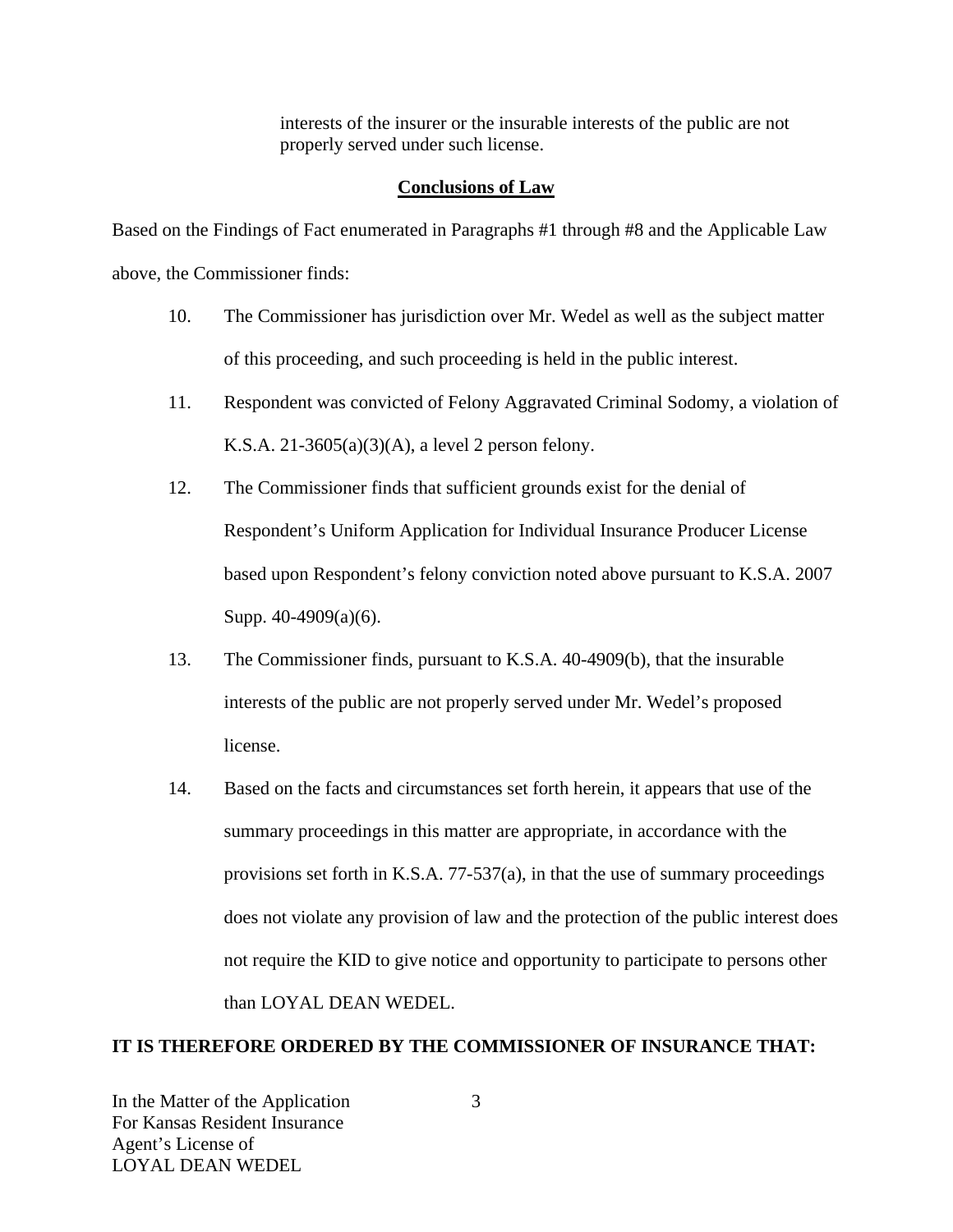Respondent's Application for Kansas Resident Insurance Agent's License is hereby **DENIED.** 

#### **NOTICE AND OPPORTUNITY FOR HEARING**

Loyal Dean Wedel, within fifteen (15) days of service of this Summary Order, may file with the Kansas Insurance Department a written request for hearing on this Summary Order, as provided by K.S.A. 77-542. In the event a hearing is requested, such request should be directed to:

> John W. Campbell, General Counsel Kansas Insurance Department  $420$  S.W. 9<sup>th</sup> Street Topeka, Kansas 66612

Any costs incurred as a result of conducting any administrative hearing shall be assessed against the agent/agency who is the subject of the hearing as provided by K.S.A. 40-4909(f). Costs shall include witness fees, mileage allowances, any costs associated with reproduction of documents which become part of the hearing record, and the expense of making a record of the hearing.

If a hearing is not requested, this Summary Order shall become effective as a Final Order, without further notice, upon the expiration of the fifteen (15) day period for requesting a hearing. The Final Order will constitute final agency action in the matter.

In the event the Petitioner files a petition for judicial review, the agency officer designated pursuant to K.S.A. 77-613(e) to receive service of a petition for judicial review on behalf of the Kansas Insurance Department is:

> John W. Campbell, General Counsel Kansas Insurance Department 420 S.W.  $9^{th}$  St. Topeka, Kansas 66612

In the Matter of the Application For Kansas Resident Insurance Agent's License of LOYAL DEAN WEDEL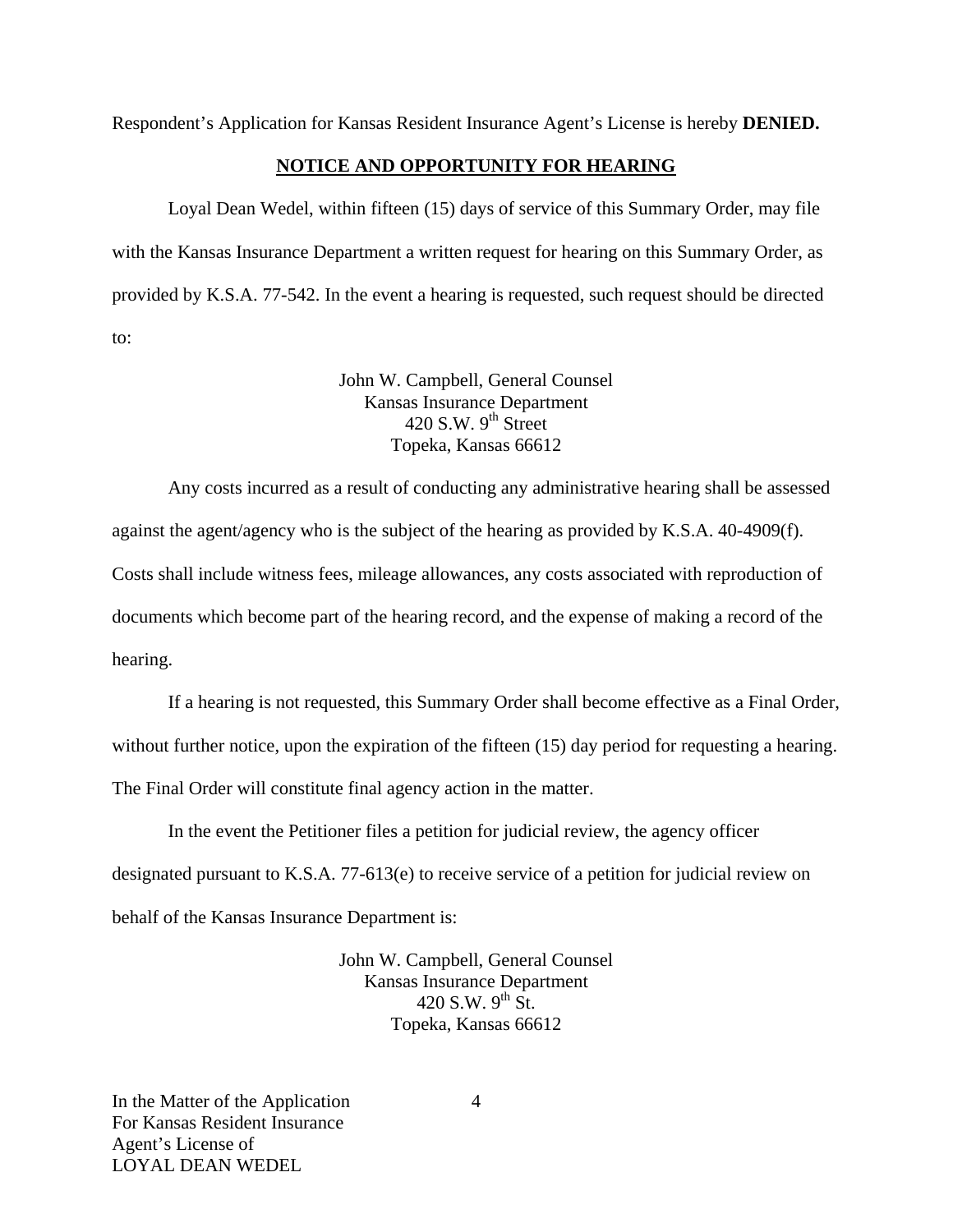# **IT IS SO ORDERED THIS \_25th\_ DAY OF AUGUST, 2008, IN THE CITY OF TOPEKA, COUNTY OF SHAWNEE, STATE OF KANSAS.**



 $\angle$ s/ Sandy Praeger $\angle$  Sandy Praeger COMMISSIONER COMMISSIONER OF Insurance

 \_/s/ John W. Campbell\_\_\_\_\_\_\_\_\_\_\_\_\_\_\_\_\_ John W. Campbell General Counsel

# **CERTIFICATE OF SERVICE**

The undersigned hereby certifies that she served the above and foregoing Summary Order on this \_25th\_\_ day of \_\_\_\_\_August\_\_\_\_\_, 2008, by causing the same to be deposited in the United States Mail, first class postage prepaid, addressed to the following:

 Loyal Dean Wedel 3484 Falcon Tampa, KS 67483-7000

> $\angle$ s/ Stacy R. Bond $\angle$  Stacy R. Bond Staff Attorney